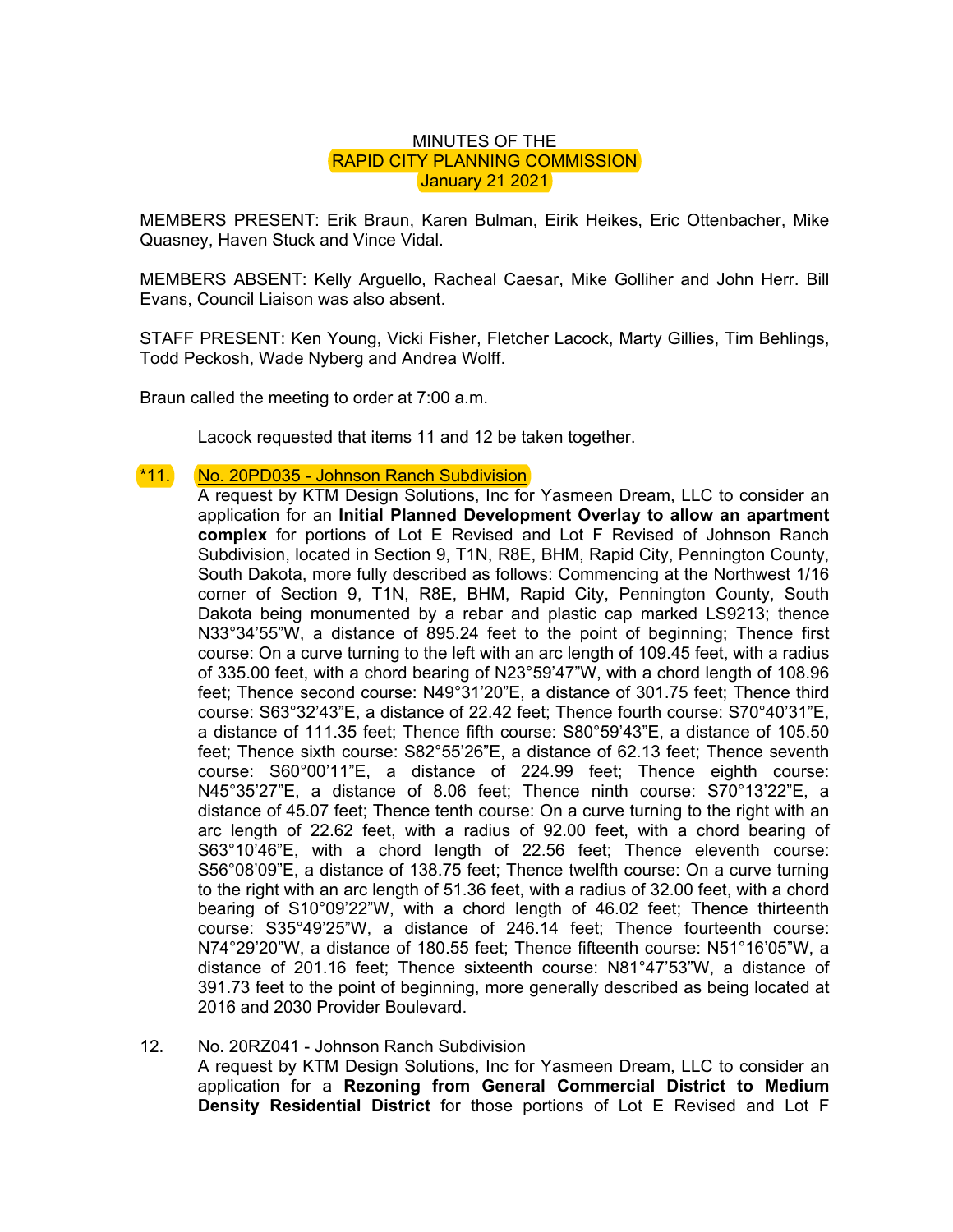Revised of Johnson Ranch Subdivision, located in Section 9, T1N, R8E, BHM, Rapid City, Pennington County, South Dakota more fully described as follows: commencing at the Northwest 1/16 corner of Section 9, T1N, R8E, BHM, Rapid City, Pennington County, South Dakota being monumented by a rebar and plastic cap marked LS9213; thence N33°34'55"W, a distance of 895.24 feet to the point of beginning; Thence first course: On a curve turning to the left with an arc length of 109.45 feet, with a radius of 335.00 feet, with a chord bearing of N23°59'47"W, with a chord length of 108.96 feet; Thence second course: N49°31'20"E, a distance of 301.75 feet; Thence third course: S63°32'43"E, a distance of 22.42 feet; Thence fourth course: S70°40'31"E, a distance of 111.35 feet; Thence fifth course: S80°59'43"E, a distance of 105.50 feet; Thence sixth course: S82°55'26"E, a distance of 62.13 feet; Thence seventh course: S60°00'11"E, a distance of 224.99 feet; Thence eighth course: N45°35'27"E, a distance of 8.06 feet; Thence ninth course: S70°13'22"E, a distance of 45.07 feet; Thence tenth course: On a curve turning to the right with an arc length of 22.62 feet, with a radius of 92.00 feet, with a chord bearing of S63°10'46"E, with a chord length of 22.56 feet; Thence eleventh course: S56°08'09"E, a distance of 138.75 feet; Thence twelfth course: On a curve turning to the right with an arc length of 51.36 feet, with a radius of 32.00 feet, with a chord bearing of S10°09'22"E, with a chord length of 46.02 feet; Thence thirteenth course: S35°49'25"W, a distance of 246.14 feet; Thence fourteenth course: N74°29'20"W, a distance of 180.55 feet; Thence fifteenth course: N51°16'05"W, a distance of 201.16 feet; Thence sixteenth course: N81°47'53"W, a distance of 391.73 feet to the point of beginning, more generally described as being located at 2016 and 2030 Provider Boulevard.

Lacock presented the applications and reviewed the associated slides. Lacock reviewed the overall development of Johnson Ranch to date. Lacock stated that the proposed development includes 10, 15-unit apartment buildings for a total of 150 apartment units with garage structures located throughout the development. Lacock noted that as this is an Initial Planned Development Overlay, landscaping and a Traffic Impact Study will not be required, but that the Final Planned Development Overlay application would require both. Lacock reviewed an updated master plan showing the proposed apartment complex and proposed open space. Lacock noted that the Medium Density Residential District would provide a buffer between the commercial zoning along Provider Boulevard and the lower density residential zoning to the south. Lacock stated that there is land surrounding the subject property that is currently zoned General Commercial District, but the applicant is working to sell this to the City for drainage. Lacock indicated that staff has received correspondence in opposition as the proposed development is different than the initial proposed commercial uses and the increased traffic. Lacock stated that staff is recommending approval of the Initial Planned Development Overlay to allow an apartment complex in conjunction with the associated Rezoning and with the stipulations outlined in the Project Report and to approve the Rezoning request from General Commercial District to Medium Density Residential District**.**

Al Glover, 2931 Hutt Court, which is located south of the proposed development, thanked the developer for the diversity that has been created so far but stated he is worried that the proposed apartments will make the density of this section of the development too high in population and create a detrimental impact on the existing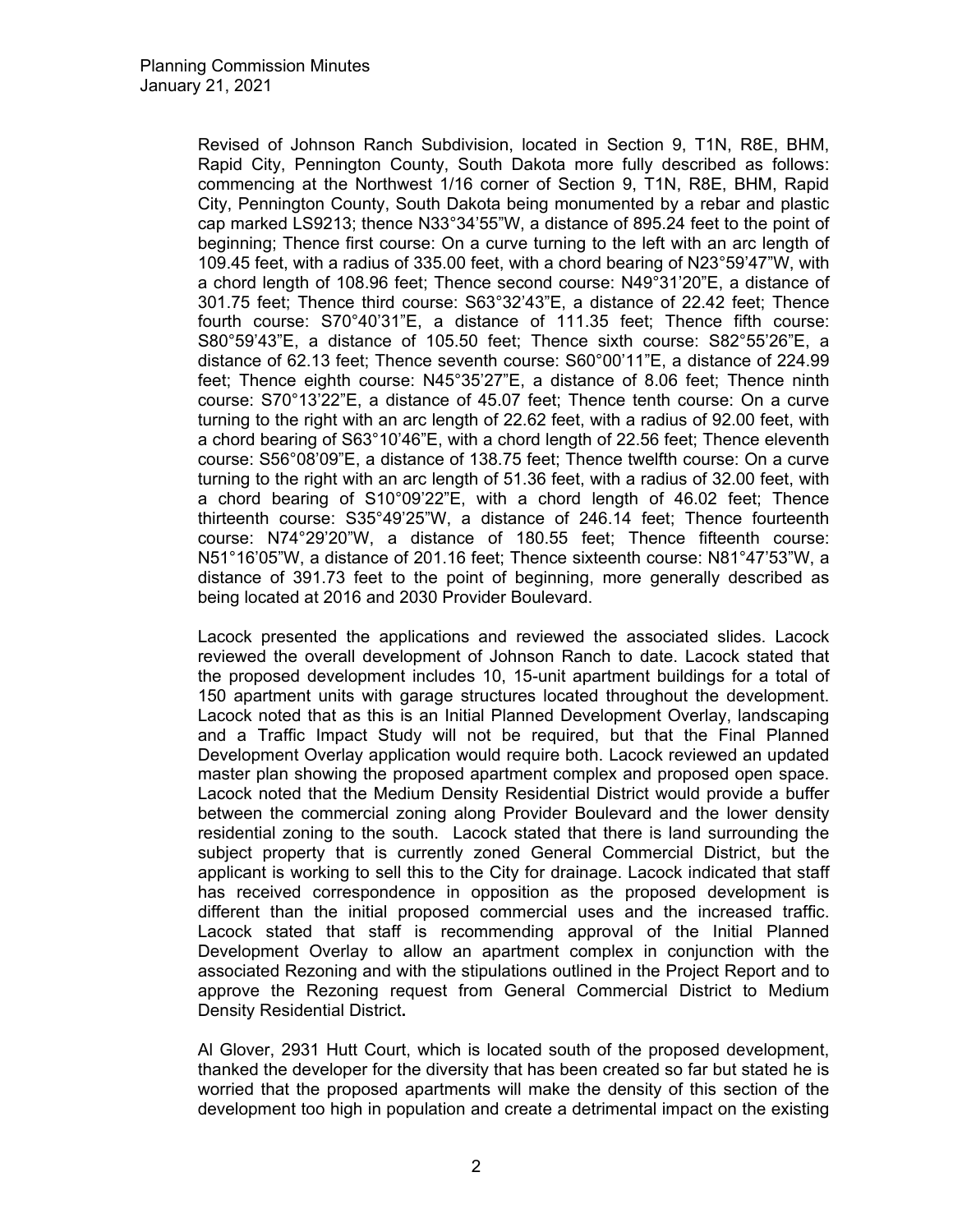roads and thinks the development should be denied.

In response to a question from Heikes on the turning radius for emergency vehicles, Tim Behlings, Division Chief for Rapid City Fire Department, stated that there had been some concern and discussion regarding this but that they have been confirmed that they are adequate.

## **Bulman moved, Vidal seconded and unanimously carried to continue past the 9:00 deadline**.

Lacock noted that with the Traffic Impact Study would be received with the Final Planned Development application and that any improvements or changes required would be addressed at that time.

Kyle Treloar, Dream Design, stated that they are very proud of the development stating that to date over 80 houses have been built and the development as a whole has a great community feel and that working with the City, they have achieved design, feel and price points that they had proposed. Treloar spoke to the traffic impact noting that the original plan had identified a large area as commercial which has a high traffic impact and noted improvements such as opening up the turn lane from Provider Boulevard onto E. St. Patrick Street and building Provider Boulevard with an additional lane to help accommodate the traffic increase. Treloar also noted that in working with Public Works, they identified a need for additional drainage and adjusted the plan to address this need. Treloar noted that this helped to arrive at the decision to change from a commercial to a residential development and that they will continue to work with the City.

In response to a question from Stuck on access, Fisher noted there is more than one access to the development even though it is anticipated that Provider Boulevard will serve as primary access to the property. Fisher further stated that the intersection of Provider Boulevard and E. St. Patrick Street will not warrant signalization.

In response to Vidal's question on drainage and design, Treloar reviewed how they arrived at the current drainage design.

Al Glover stated that the current roads will not accommodate higher traffic and he asks the Commission to consider the impact.

**Quasney moved, Vidal seconded and the Planning Commission approved the Initial Planned Development Overlay to allow an apartment complex in conjunction with the associated Rezoning and with the following stipulations:** 

- **1. Upon submittal of a Final Planned Development Overlay application, an updated Traffic Impact Study shall be submitted for review and approval;**
- **2. Upon submittal of a Final Planned Development Overlay application, water and sewer plans shall be submitted for review and approval demonstrating that capacity is available for the proposed development;**